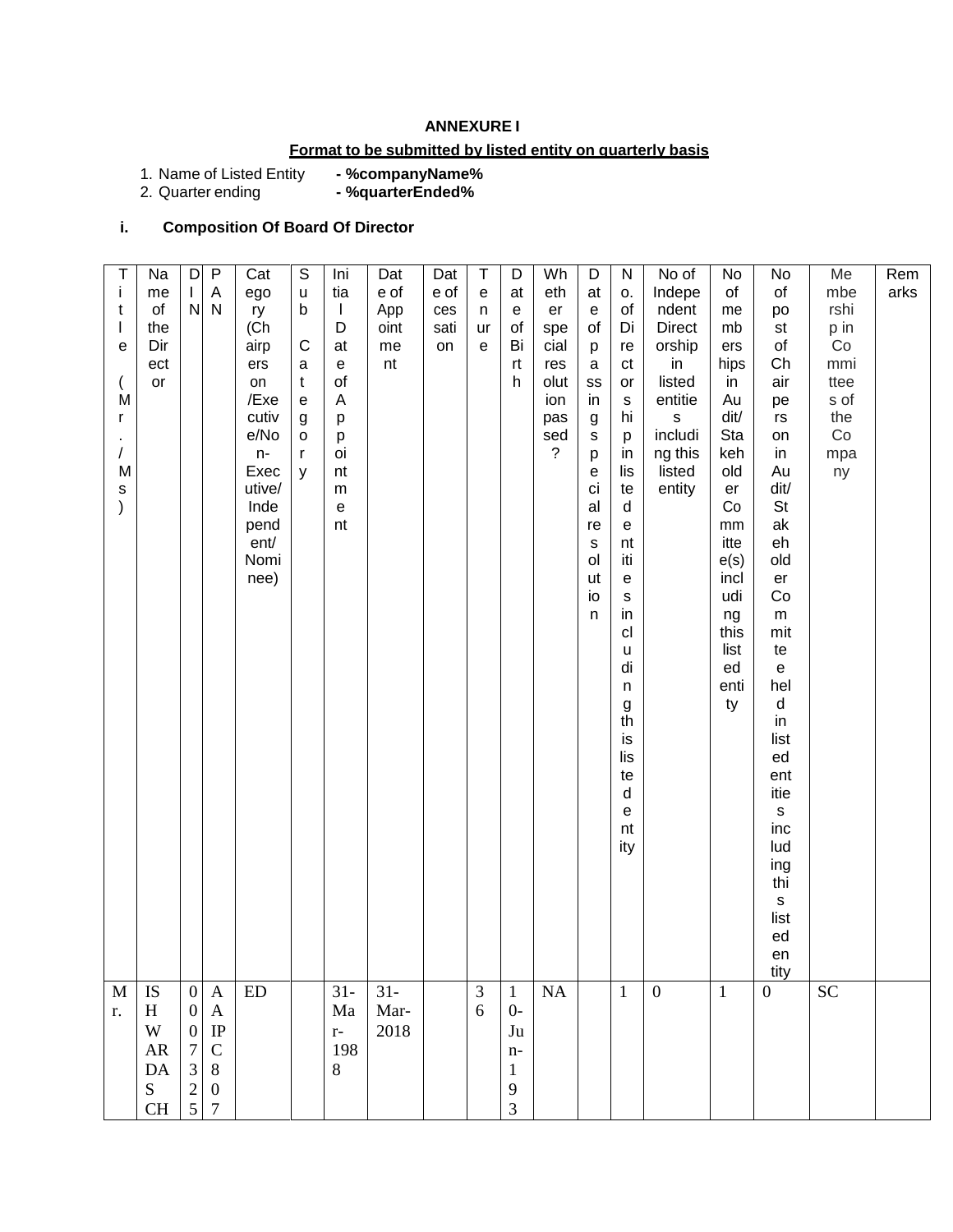|              | ${\rm U}{\rm G}$                  | $\tau$           | $\sqrt{5}$                |            |                          |       |                  | 9                        |     |                          |                |                |                |                  |       |  |
|--------------|-----------------------------------|------------------|---------------------------|------------|--------------------------|-------|------------------|--------------------------|-----|--------------------------|----------------|----------------|----------------|------------------|-------|--|
|              | $H_{\rm}$                         |                  | ${\bf F}$                 |            |                          |       |                  |                          |     |                          |                |                |                |                  |       |  |
| $\mathbf{M}$ | KA                                | $\boldsymbol{0}$ | $\boldsymbol{\mathsf{A}}$ | $\rm ID$   | $30 -$                   | $13-$ | 6                | 2                        | Yes | $\mathbf{1}$             | $\mathbf{1}$   | $\mathbf{1}$   | $\mathbf{1}$   | $\mathbf{1}$     | AC, N |  |
| r.           | RT                                | 6                | $\mathbf{A}$              |            | De                       | Dec-  | $\boldsymbol{0}$ | $6-$                     |     | $3-$                     |                |                |                |                  | RC    |  |
|              | $\ensuremath{\textup{IK}}\xspace$ | $\boldsymbol{7}$ | $\bf K$                   |            | $C-$                     | 2019  |                  | $\mathbf M$              |     | D                        |                |                |                |                  |       |  |
|              | <b>RO</b>                         | $\,8\,$          | ${\bf P}$                 |            | 201                      |       |                  | ay                       |     | ec                       |                |                |                |                  |       |  |
|              | <b>OP</b>                         | 9                | $\mathbb{R}$              |            | $\overline{4}$           |       |                  | $\overline{\phantom{a}}$ |     |                          |                |                |                |                  |       |  |
|              | RA                                | $\overline{2}$   | $\overline{4}$            |            |                          |       |                  | $\mathbf{1}$             |     | $\mathfrak{2}$           |                |                |                |                  |       |  |
|              | $\bf{I}$                          | $\,8\,$          | $\sqrt{6}$                |            |                          |       |                  | 9                        |     | $\boldsymbol{0}$         |                |                |                |                  |       |  |
|              |                                   | $\overline{7}$   | $\overline{7}$            |            |                          |       |                  | 5                        |     | $\,1$                    |                |                |                |                  |       |  |
|              |                                   |                  | 9                         |            |                          |       |                  | $\overline{7}$           |     | 9                        |                |                |                |                  |       |  |
|              |                                   |                  | $\overline{N}$            |            |                          |       |                  |                          |     |                          |                |                |                |                  |       |  |
| $\mathbf M$  | $\operatorname{SA}$               | $\boldsymbol{0}$ | $\mathbf{A}$              | ID, C      | $30 -$                   | $13-$ | $6\,$            | $\overline{2}$           | Yes | $\mathbf{1}$             | $\overline{2}$ | $\mathbf{1}$   | $\overline{2}$ | $\mathbf{1}$     | AC,SC |  |
| r.           | NJI                               | $\boldsymbol{0}$ | $\mathbf{M}$              | $\&$       | De                       | Dec-  | $\boldsymbol{0}$ | $6-$                     |     | $3-$                     |                |                |                |                  | ,NRC  |  |
|              | $\mathbf{V}$                      | $\boldsymbol{0}$ | Q                         | <b>NED</b> | $C-$                     | 2019  |                  | Ja                       |     | D                        |                |                |                |                  |       |  |
|              | KA                                | $\mathbf{1}$     | ${\bf P}$                 |            | 201                      |       |                  | $n-$                     |     | ec                       |                |                |                |                  |       |  |
|              | $\mathbf{V}\mathbf{A}$            | 5                | ${\bf S}$                 |            | $\overline{4}$           |       |                  | $\mathbf{1}$             |     | $\overline{\phantom{a}}$ |                |                |                |                  |       |  |
|              | ${\rm LJI}$                       | 6                | $\mathbf{9}$              |            |                          |       |                  | 9                        |     | $\sqrt{2}$               |                |                |                |                  |       |  |
|              | $\mathbf T$                       | $\,8\,$          | $\sqrt{2}$                |            |                          |       |                  | 5                        |     | $\boldsymbol{0}$         |                |                |                |                  |       |  |
|              | $\rm SI$                          | 9                | $\overline{7}$            |            |                          |       |                  | 6                        |     | $\mathbf{1}$             |                |                |                |                  |       |  |
|              | ${\rm NG}$                        |                  | $\boldsymbol{0}$          |            |                          |       |                  |                          |     | 9                        |                |                |                |                  |       |  |
|              | H                                 |                  | $\mathcal{C}$             |            |                          |       |                  |                          |     |                          |                |                |                |                  |       |  |
| $\mathbf M$  | Sad                               | $\overline{0}$   | $\boldsymbol{A}$          | ID         | $28 -$                   | $13-$ | 6                | $\mathbf{1}$             | Yes | $\mathbf{1}$             | $\overline{2}$ | $\overline{2}$ | $\overline{2}$ | $\boldsymbol{0}$ | AC,SC |  |
| S.           | hna                               | $\boldsymbol{7}$ | L                         |            | Sep                      | Dec-  | $\mathbf{0}$     | $7-$                     |     | $3-$                     |                |                |                |                  | ,NRC  |  |
|              | Sya                               | $8\,$            | $\mathbf U$               |            | $\overline{\phantom{a}}$ | 2019  |                  | S                        |     | D                        |                |                |                |                  |       |  |
|              | 1                                 | $\mathfrak{Z}$   | ${\bf P}$                 |            | 201                      |       |                  | ep                       |     | ec                       |                |                |                |                  |       |  |
|              |                                   | 7                | ${\bf S}$                 |            | $\overline{7}$           |       |                  | $\overline{\phantom{a}}$ |     |                          |                |                |                |                  |       |  |
|              |                                   | 5                | $\mathfrak{Z}$            |            |                          |       |                  | $\mathbf{1}$             |     | $\overline{c}$           |                |                |                |                  |       |  |
|              |                                   | $\overline{c}$   | $\overline{7}$            |            |                          |       |                  | 9                        |     | $\boldsymbol{0}$         |                |                |                |                  |       |  |
|              |                                   | 9                | 5                         |            |                          |       |                  | 5                        |     | $\mathbf{1}$             |                |                |                |                  |       |  |
|              |                                   |                  | $\sqrt{2}$                |            |                          |       |                  | $\overline{7}$           |     | 9                        |                |                |                |                  |       |  |
|              |                                   |                  | $\overline{Q}$            |            |                          |       |                  |                          |     |                          |                |                |                |                  |       |  |
|              |                                   |                  |                           |            |                          |       |                  |                          |     |                          |                |                |                |                  |       |  |

| <b>Company Remarks</b>   | 1. This is to inform you that Mr. Hira Lal Bhatia, (DIN: 00159258), stepped down<br>as a Non-Executive Director and Chairman of the Company including<br>chairmanship/membership of committeeswith effect from 07.06.2020, after<br>having served as Director for forty five years, due to his serious health issues. |
|--------------------------|-----------------------------------------------------------------------------------------------------------------------------------------------------------------------------------------------------------------------------------------------------------------------------------------------------------------------|
| <b>Whether Permanent</b> | Yes                                                                                                                                                                                                                                                                                                                   |
| chairperson appointed    |                                                                                                                                                                                                                                                                                                                       |
| Whether Chairperson is   | No.                                                                                                                                                                                                                                                                                                                   |
| related to MD or CEO     |                                                                                                                                                                                                                                                                                                                       |

# **ii. Composition of Committees**

## **a. Audit Committee**

| Sr. | Name of the Director | Category   | Chairperson/Membership | Appointment       | <b>Cessation Date</b> |
|-----|----------------------|------------|------------------------|-------------------|-----------------------|
| No. |                      |            |                        | Date              |                       |
|     | KARTIK ROOP RAI      | ID         | Chairperson            | $30 - Dec - 2014$ |                       |
|     | SANJIV KAVALJIT      | ID.C $&$   | <b>Member</b>          | 30-Dec-2014       |                       |
|     | <b>SINGH</b>         | <b>NED</b> |                        |                   |                       |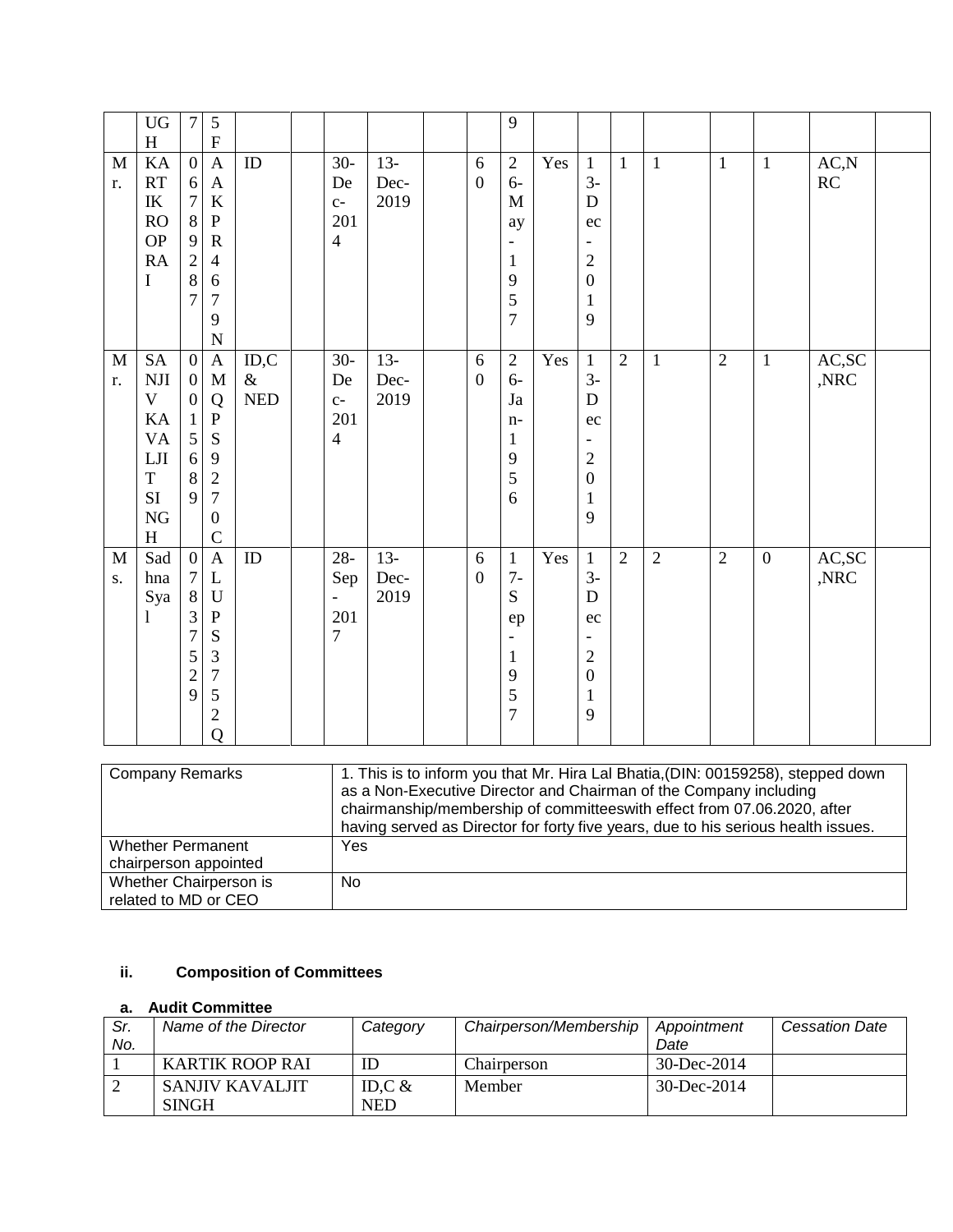|                                       | Sadhna Syal              | ID  | Member | 04-Sep-2020                                                                                                                                                                                                                                                                                                            |  |  |  |  |
|---------------------------------------|--------------------------|-----|--------|------------------------------------------------------------------------------------------------------------------------------------------------------------------------------------------------------------------------------------------------------------------------------------------------------------------------|--|--|--|--|
|                                       |                          |     |        |                                                                                                                                                                                                                                                                                                                        |  |  |  |  |
|                                       | <b>Company Remarks</b>   |     |        | .1. This is to inform you that Mr. Hira Lal Bhatia, (DIN: 00159258), stepped down<br>as a Non-Executive Director and Chairman of the Company including<br>chairmanship/membership of committeeswith effect from 07.06.2020, after<br>having served as Director for forty five years, due to his serious health issues. |  |  |  |  |
|                                       | <b>Whether Permanent</b> | Yes |        |                                                                                                                                                                                                                                                                                                                        |  |  |  |  |
|                                       | chairperson appointed    |     |        |                                                                                                                                                                                                                                                                                                                        |  |  |  |  |
| h Stakeholders Relationshin Committee |                          |     |        |                                                                                                                                                                                                                                                                                                                        |  |  |  |  |

### **b. Stakeholders Relationship Committee**

| Sr. | Name of the Director    | Category   | Chairperson/Membership | Appointment | <b>Cessation Date</b> |
|-----|-------------------------|------------|------------------------|-------------|-----------------------|
| No. |                         |            |                        | Date        |                       |
|     | SANJIV KAVALJIT         | ID, $C &$  | Chairperson            | 14-Aug-2019 |                       |
|     | <b>SINGH</b>            | <b>NED</b> |                        |             |                       |
|     | Sadhna Syal             | ID         | Member                 | 04-Sep-2020 |                       |
|     | <b>ISHWAR DAS CHUGH</b> | ED         | Member                 | 31-Mar-2018 |                       |

| Company Remarks          |     |
|--------------------------|-----|
| <b>Whether Permanent</b> | Yes |
| chairperson appointed    |     |

## **c. Risk Management Committee**

| . .        |                      |          |                        |                     |                       |
|------------|----------------------|----------|------------------------|---------------------|-----------------------|
| Sr.<br>No. | Name of the Director | Categorv | Chairperson/Membership | Appointment<br>Date | <b>Cessation Date</b> |
|            |                      |          |                        |                     |                       |

| Company<br>Remarks       |  |
|--------------------------|--|
| <b>Whether Permanent</b> |  |
| chairperson appointed    |  |

## **d. Nomination and Remuneration Committee**

| Sr.<br>No. | Name of the Director   | Category   | Chairperson/Membership | Appointment<br>Date | <b>Cessation Date</b> |
|------------|------------------------|------------|------------------------|---------------------|-----------------------|
|            |                        |            |                        |                     |                       |
|            | <b>KARTIK ROOP RAI</b> | ID         | Member                 | $30 - Dec - 2014$   |                       |
|            | SANJIV KAVALJIT        | ID, $C &$  | Chairperson            | 30-Dec-2014         |                       |
|            | <b>SINGH</b>           | <b>NED</b> |                        |                     |                       |
|            | Sadhna Syal            | ID         | Member                 | 04-Sep-2020         |                       |

| Company Remarks          |     |
|--------------------------|-----|
| Whether F<br>Permanent   | Yes |
| appointed<br>chairperson |     |

# iii. **Meeting of Board of Directors**

| Date(s) of Meeting<br>(if any) in the<br>previous quarter | Date(s) of Meeting<br>(if any) in the<br>relevant quarter | Whether<br>requirement of<br>Quorum met | Number of<br>Directors present | <b>Number of Independent</b><br>Directors present |
|-----------------------------------------------------------|-----------------------------------------------------------|-----------------------------------------|--------------------------------|---------------------------------------------------|
| 12-May-2020                                               | 09-Jul-2020                                               | Yes                                     |                                |                                                   |
|                                                           | 04-Sep-2020                                               | Yes                                     |                                |                                                   |

| Company Remarks               |    |
|-------------------------------|----|
| Maximum gap between any       | 57 |
| two consecutive (in number of |    |
| days)                         |    |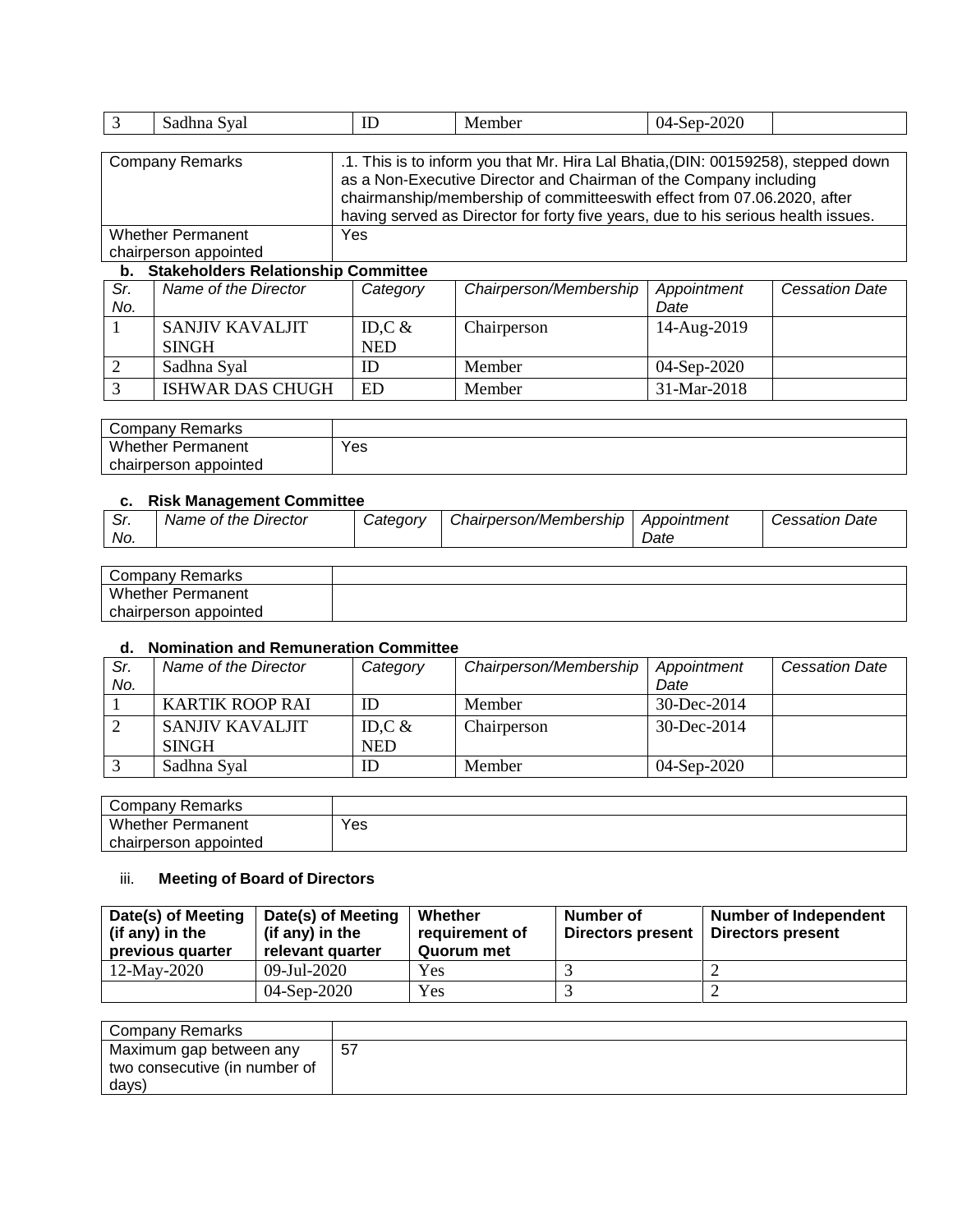### iv. **Meeting of Committees**

| Name of the<br><b>Committee</b> | Date(s) of<br>meeting during<br>of the committee<br>in the previous<br>quarter | Date(s) of<br>meeting of the<br>committee in the<br>relevant quarter | Whether<br>requirement<br>of Quorum<br>met (Yes/No) | Number of<br><b>Directors</b><br>present | Number of<br>independent<br>directors<br>present |
|---------------------------------|--------------------------------------------------------------------------------|----------------------------------------------------------------------|-----------------------------------------------------|------------------------------------------|--------------------------------------------------|
| <b>Audit Committee</b>          |                                                                                | 09-Jul-2020                                                          | Yes                                                 |                                          |                                                  |
| <b>Audit Committee</b>          |                                                                                | 04-Sep-2020                                                          | Yes                                                 |                                          |                                                  |

| Company Remarks               |  |
|-------------------------------|--|
| Maximum gap between any       |  |
| two consecutive (in number of |  |
| days) [Only for Audit         |  |
| Committeel                    |  |

### v. **Related Party Transactions**

| <b>Subject</b>                                                                                            | <b>Compliance status</b><br>(Yes/No/NA) | <b>Remark</b> |
|-----------------------------------------------------------------------------------------------------------|-----------------------------------------|---------------|
| Whether prior approval of audit committee obtained                                                        | Yes                                     |               |
| Whether shareholder approval obtained for material RPT                                                    | Not Applicable                          |               |
| Whether details of RPT entered into pursuant to omnibus<br>approval have been reviewed by Audit Committee | Yes                                     |               |

| Disclosure of notes on related  |  |
|---------------------------------|--|
| party transactions and          |  |
| Disclosure of notes of material |  |
| related party transactions      |  |

### **VI. Affirmations**

- 1. The composition of Board of Directors is in terms of SEBI (Listing obligations and disclosure requirements) Regulations, 2015. - **Yes**
- 2. The composition of the following committees is in terms of SEBI(Listing obligations and disclosure requirements) Regulations, 2015
	- a. Audit Committee **Yes**
	- b. Nomination & remuneration committee **Yes**
	- c. Stakeholders relationship committee **Yes**
	- d. Risk management committee (applicable to the top 100 listed entities) **- Not applicable**
- 3. The committee members have been made aware of their powers, role and responsibilities as specified in SEBI (Listing obligations and disclosure requirements) Regulations, 2015. **- Yes**
- 4. The meetings of the board of directors and the above committees have been conducted in the manner as specified in SEBI (Listing obligations and disclosure requirements) Regulations, 2015.**- Yes**
- 5. a. This report and/or the report submitted in the previous quarter has been placed before Board of Directors. **- Yes**

b. Any comments/observations/advice of Board of Directors may be mentioned here:

## **%affirmComments%**

**Name : %affirmName%**